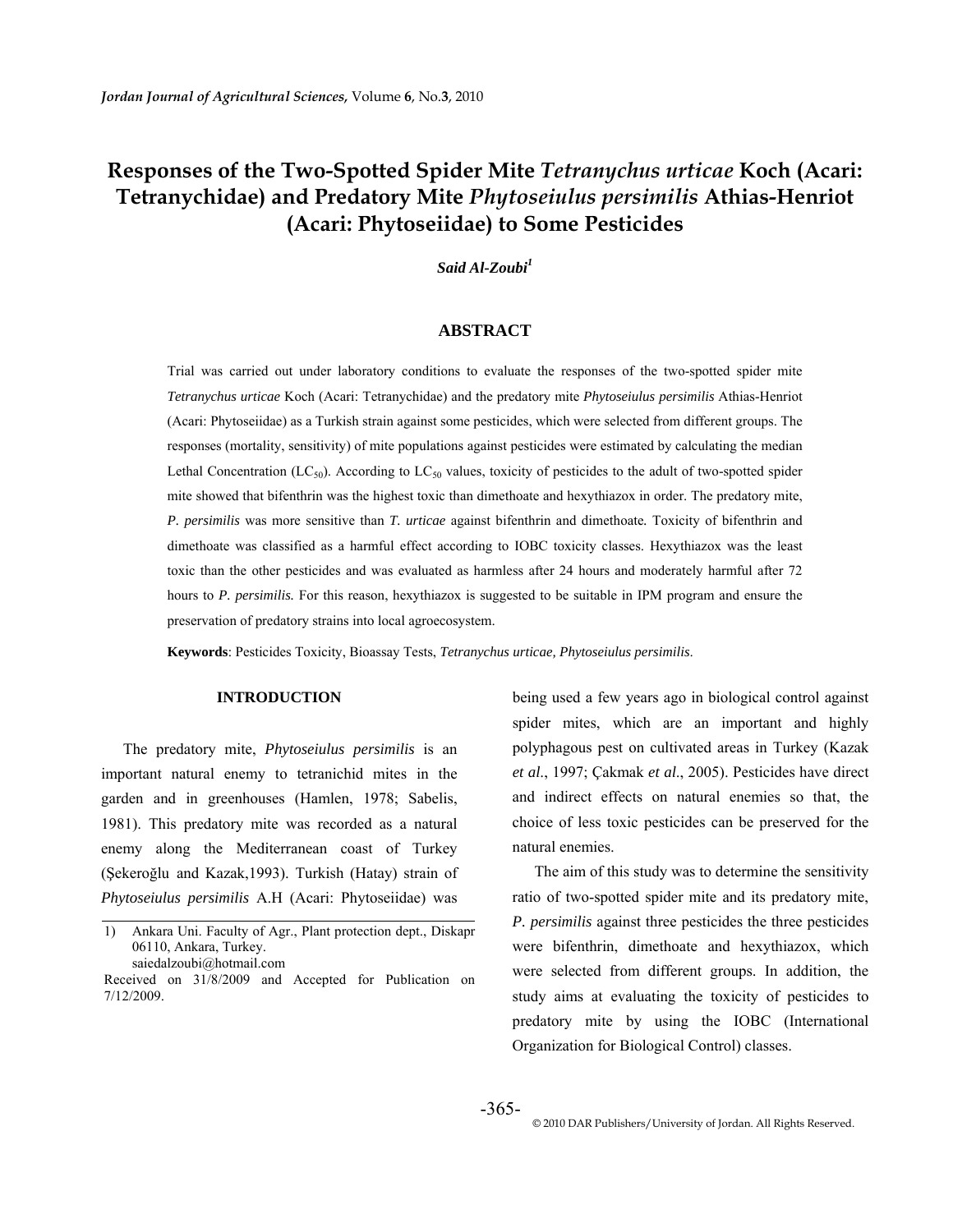#### **Materials and Methods**

# **Chemicals**

Two insecticides-acaricides, bifenthrin (Talstar® 10 EC, 100 g a.i.  $L^{-1}$ , Bayer) as a pyrethroid pesticide and dimethoate (Poligor® EC, 400 g a.i. L-1, Hektaş) as an organophosphate pesticide and a selective acaricide as mite growth regulator hexythiazox (Twister® 5 EC, 50 g a.i. L-1, Hektaş) were used in bioassay.

# **Source of Mites**

Populations of *Tetranychus urticae* were collected from the greenhouse in the Faculty of Agricultural, Plant Protection Department of Ankara University/Turkey. Spider mite was reared on bean plants (*Phaseolus vulgaris* cv. Barbunia) at  $25 \pm 1$  °C and  $60 \pm 10$ % RH under a 16-h light regime.

The predatory mite *Phytoseiulus persimilis* population (Turkish strain) was collected from fields in Hatay/Turkey and was reared at  $25 \pm 1$  °C and  $60 \pm 5$  % RH under 16-h light regime on bean plants, which infested with two-spotted spider mites.

### **Bioassay**

Leaf-Spray method, which is accepted by the IOBC/WRPS Working Group on 'Pesticides and Beneficial Arthropods' as a standard routine test, was used in this test (Helle and Overmeer, 1985). Bean leaf was placed on wet cotton wool in a Petri dish (9 cm diameter) and was surrounded with Vaseline to prevent the escape of mites. Twenty female adult spider mites were transferred to leaf and sprayed (2 ml solution) by a Potter

spray tower (Auto-Load; Burcard® Scientific) at one bar. Concentrations of pesticides that caused 10-90 % mortality were applied with three replicates and control (water). The Petri dishes were stored in a cabinet at 25° C,  $60± 5 \% RH$ , 16 L: 8D light regime. For predatory mites, the same method (Leaf-Spray method) was applied and 10 adults were used in these treatments. For feeding the predatory mites *T. urticae* as a prey was used on leaf after spraying. Mortality was recorded after 24 hours for bifenthrin and dimethoate, 24 hours and 72 hours for hexythiazox because the activity of hexythiazox (mite growth regulator) on adult mites takes a few days.

According to  $LC_{50}$  values, toxicity of pesticides to predatory mite was classified by IOBC category where;  $<$  30 % mortality is harmless or slightly harmful (N), 30-79 % mortality is moderately harmful (M) and  $>79$  % mortality is harmful (T) (Boller *et al.*, 2006). LC<sub>50</sub> value with a 95 % confidence limited and slopes ±SE of the regression were estimated by using the computer program POLO plus (LeOra Software, 1994). Hypothesis of parallelism for slopes of responses linear was evaluated by chi- square test.

### **Results**

According to  $LC_{50}$  values, toxicity of pesticides to adult of two-spotted spider mites indicated that bifenthrin was (1.82 ppm) the highest in toxicity compared to dimethoate (107.06 ppm) and hexythiazox (175.75 (24 h); 537.45 (72 h) ppm), respectively (Table 1).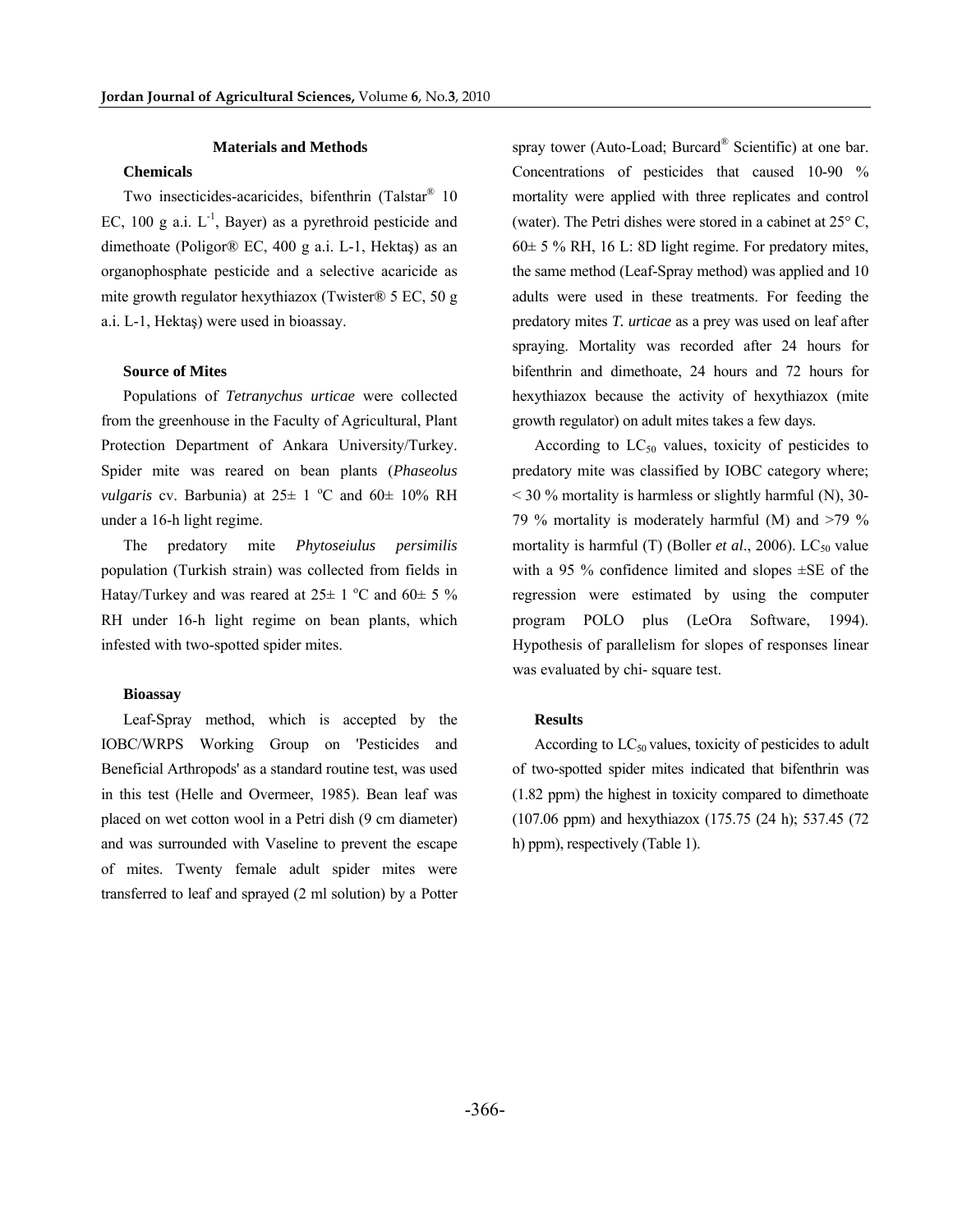|                   | T. urticae          |                    | P. persimilis       |                   |  |
|-------------------|---------------------|--------------------|---------------------|-------------------|--|
| <b>Pesticides</b> | $LC_{50}$           | $Slope \pm SE$     | $LC_{50}$           | $Slope \pm SE$    |  |
|                   | $(95\%CL)$          |                    | $(95\%CL)$          |                   |  |
| Dimethoate        | 107.06              |                    | 5.54                | $1.53 \pm 0.24$ a |  |
|                   | $(73.24 - 166.97)$  | $0.64 \pm 0.12$ b* | $(3.99 - 7.51)$     |                   |  |
| <b>Bifenthrin</b> | 1.82                | $0.97 \pm 0.11$ a  | 0.025               | $1.66 \pm 0.33$ a |  |
|                   | $(1.30 - 2.57)$     |                    | $(0.017 - 0.034)$   |                   |  |
| Hexythiazox       | 537.45              |                    | 184.48              | $1.13 \pm 0.21$ a |  |
| (24 h)            | $(453.47 - 648.69)$ | $1.68 \pm 0.18$ a  | $(123.80 - 307.50)$ |                   |  |
| Hexythiazox       | 175.75              |                    | 28.92               | $1.90 \pm 0.27$ a |  |
| (72 h)            | $(128.24 - 265.83)$ | $1.10 \pm 0.14$ b  | $(22.50 - 38.03)$   |                   |  |

**Table 1. LC50 values (ppm) and statistics for** *T. urticae* **and** *P. persimilis* **adult against tested pesticides** 

\* Means with different letters within a line were significant different (Chi- square Test)

While toxicity of pesticides to adult of predatory mite, *P. persimilis*, bifenthrin (0.025 ppm) was the highest in toxicity compared to dimethoate (5.54 ppm) and hexythiazox (184.48 (24 h); 28.92 (72 h) ppm). Toxicity of hexythiazox for all mite populations by 24 hours and 72 hours after application showed tremendous differences. These differences depend on the mite growth regulator activity of this chemical. Generally, toxicity of hexythiazox

to all adult mites was the least than bifenthrin and dimethoate. However, toxicity of bifenthrin to tested mites was the highest than the other pesticides.

Sensitivity ratio of *P. persimilis* for *T. urticae* against dimethoate, bifenthrin and hexythiazox (24 and 72 hours) were 19.30, 72.68 and 2.91 (after 24 hours); 6.07 (after 72 hours) times, respectively (Table 2).

|                 | <b>Dimethoate</b> |          | <b>Bifenthrin</b> |         | <b>Hexathiazox</b> |         |           |         |
|-----------------|-------------------|----------|-------------------|---------|--------------------|---------|-----------|---------|
| Mite population | $LC_{50}$         | S. ratio | $LC_{50}$         | S.ratio | $LC_{50}$          | S.ratio | $LC_{50}$ | S.ratio |
|                 |                   | (24/h)   | (24/h)            |         |                    | (24/h)  |           | (72/h)  |
| T. urticae      | 107.06            |          | 1.82              |         | 537.45             |         | 175.75    |         |
| P. persimilis   | 5.54              | 19.30    | 0.025             | 72.68   | 184.48             | 2.91    | 28.92     | 6.07    |

**Table 2. Sensitivity ratio of** *P. persimilis* **for** *T. urticae* **adult to tested chemicals.** 

S. ratio: Sensitivity ratio

To evaluate correctly the concentration-mortality relationship, the curve of concentration-mortality was transformed into a straight one by using the logarithm of concentrations of pesticide against mortality %. The slope values of the straight line of concentrationmortality indicate the senstivity of the test mite population to pesticides. Therefore, the mortality of adults of predatory mite to concentrations of dimethoate and hexythiazox (after 72 hours) was faster than the mortality of spider mite adult so that, response linear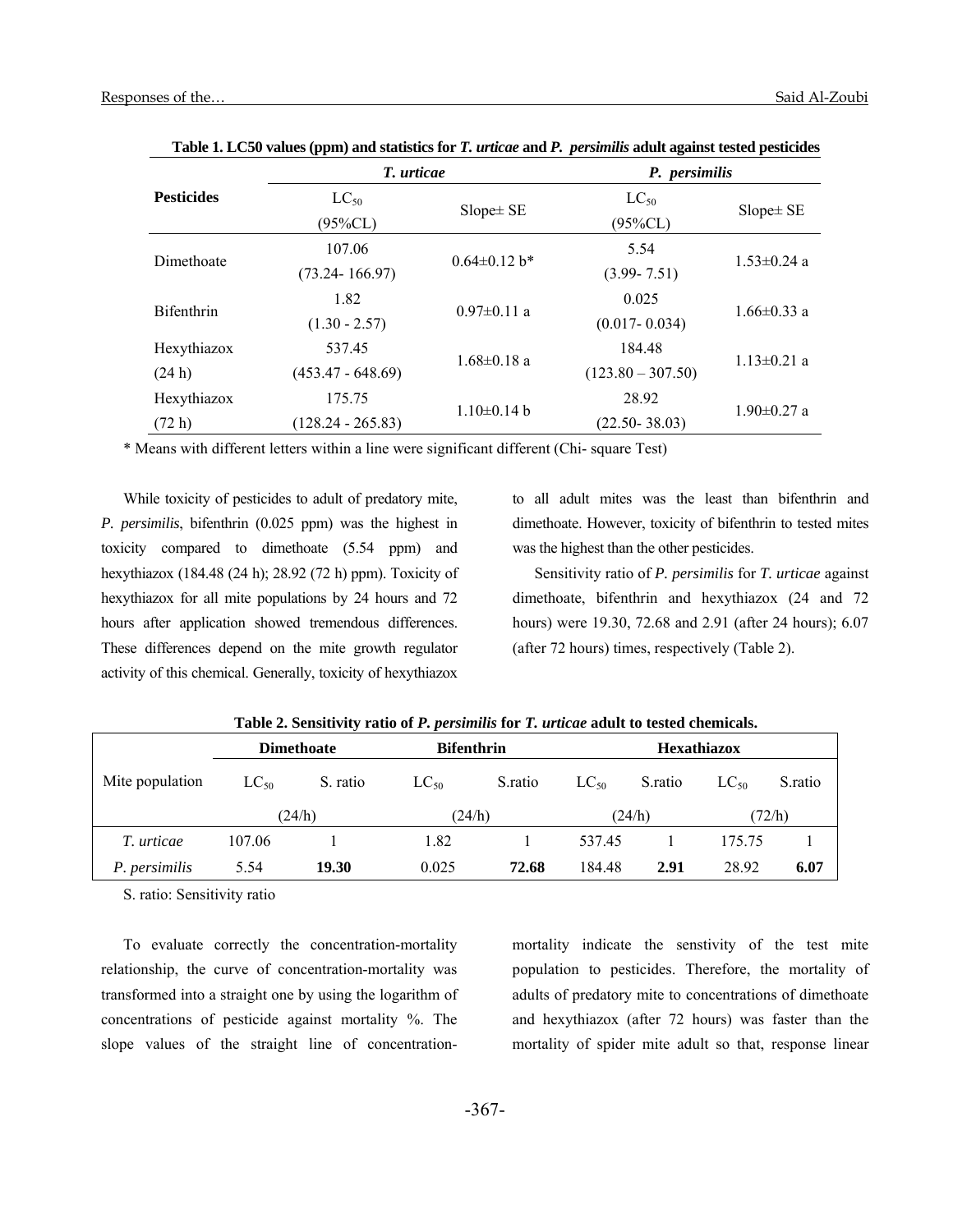between concentration-mortality (slope of toxicity) for spider and predatory mite showed non-parallelism and there was not significant difference between slopes of linear (Table 1, Figure 1, 2).



**Figure 1. a. Concentration-mortality curve b. linear of log concentration-mortality to mite adults against dimethoate.**



**Figure 2. a. Concentration-mortality curve b. linear of log concentration-mortality to mite adults against bifenthrin.**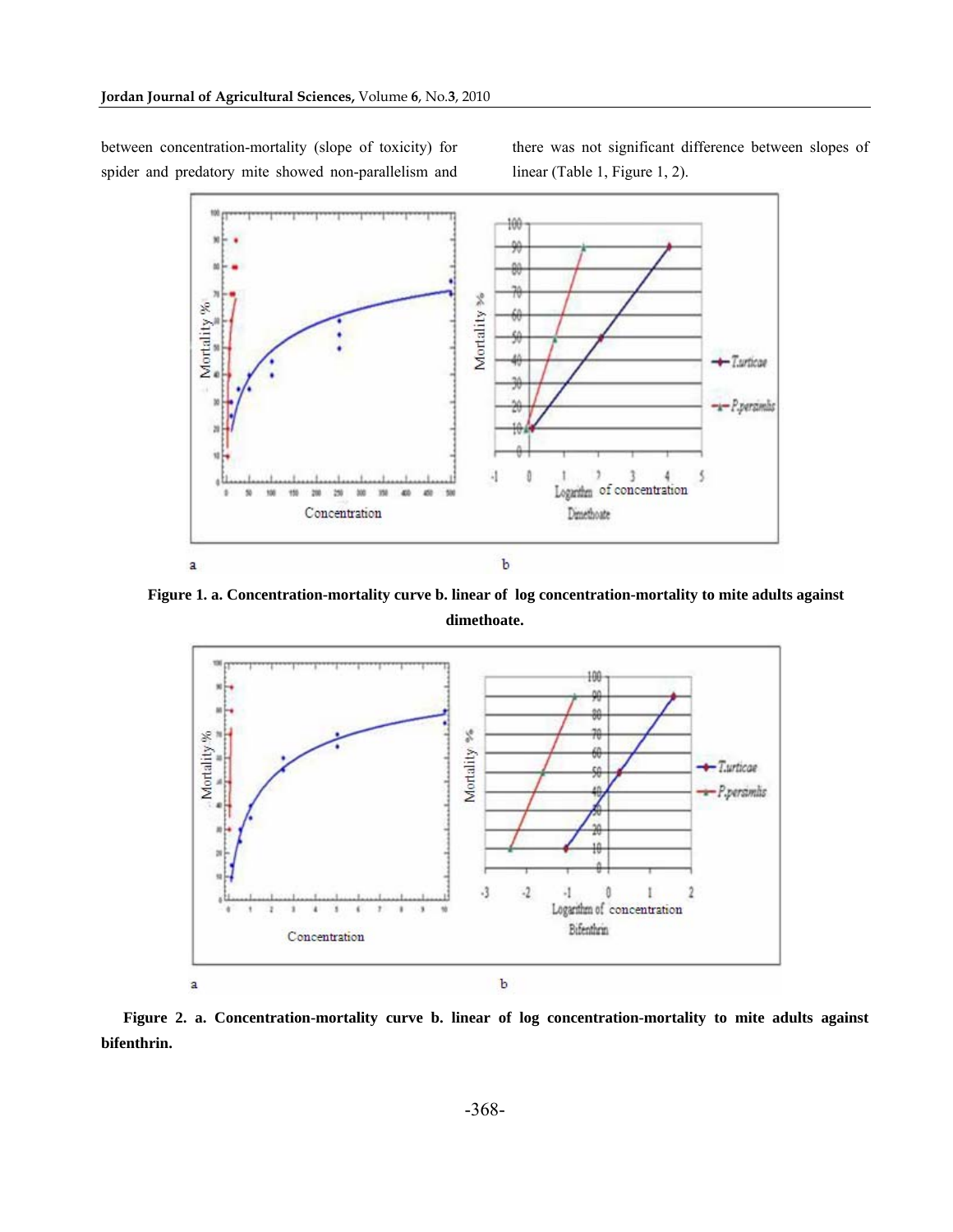Therefore, any increase in concentration will make the mortality of predator greater than spider mite. This relationship is not useful in the control of spider mites by biological agent. While the response of predatory mite adults to concentrations of bifenthrin and hexythiazox (after 24 hours) showed parallel linear when compared with mortality of spider mite adults and there was a significant difference between slopes of linear (Table 1, Figure 3, 4).



**Figure 3. a. Concentration-mortality curve b. linear of log concentration-mortality to mite adults against hexythiazox after 24 hours.** 



**Figure 4. a. Concentration-mortality curve b. linear of log concentration-mortality to mite adults against hexythiazox after 72 hours.**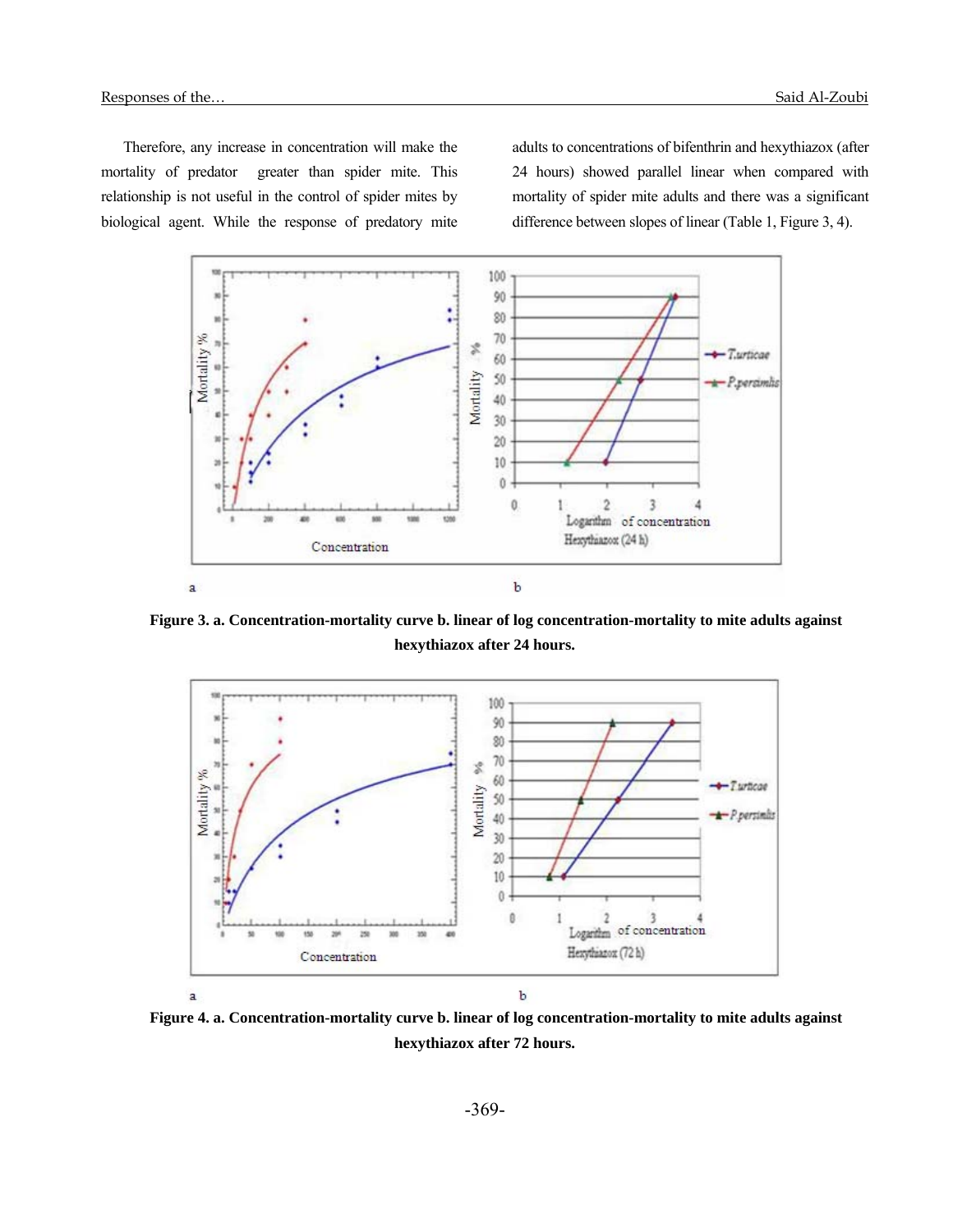Toxicity of pesticides to predatory mite, *P. persimilis* showed that bifenthrin and dimethoate were with harmful effect but hexythiazox was with harmless effect after 24 hours while moderately harmful after 72 hours (Table 3).

**Table 3. Classification of pesticides toxicites against predatory mite,** *P. persimils* **according to IOBC criteria and lethal concentration values** 

| <b>Pesticides</b>                                               | $LC$ value ( $ppm$ )                                                                            | <b>Classification</b> |  |  |  |  |
|-----------------------------------------------------------------|-------------------------------------------------------------------------------------------------|-----------------------|--|--|--|--|
| Dimethoat: label dosage is 450 ppm<br>$(112.5 \text{ ml}/100L)$ | <i>P. persimils:</i> LC <sub>99</sub> = 181.43 ppm < 450 ppm                                    |                       |  |  |  |  |
| Bifenthrin: label dosage is 60 ppm (60)<br>ml/100L)             | <i>P. persimils:</i> $LC_{99} = 0.62$ ppm < 60 ppm                                              |                       |  |  |  |  |
| $(100 \text{ ml}/100L)$                                         | Hexythiazox: label dosage is 50 ppm <i>P. persimils</i> : LC <sub>30</sub> = 63.75 ppm > 50 ppm | $(24 hours)$ N        |  |  |  |  |
|                                                                 | <i>P. persimils:</i> LC <sub>70</sub> = 54.56 ppm > 50 ppm                                      | (72 hours) M          |  |  |  |  |

N: slightly harmful, M: moderately harmful, T: harmful

# **Discussion**

There are many different ways to test the effect of a pesticide or other compounds on mites, beginning with a Slide-Dip study, Leaf-Spray method and progressing in complexity to a field-scale study (Hassan and Oomen, 1985; Hassan *et al*., 1985). Dose-response curves are used to derive dose estimates of chemical substances. A common dose estimate for acute toxicity is the  $LD_{50}$ (Lethal Dose 50%). This is a statistically derived dose at which 50 % of the individuals will be expected to die.

Results indicated that predatory mite, *P. persimilis* showed more oversensitivity against bifenthrin and dimethoate when compared with *T. urticae.* Generally, natural enemies are usually more susceptible to the effects of pesticides than their plant-feeding hosts or prey owing to their generally smaller size, searching habits, usually less-developed enzyme-based detoxification systems (Charlet, 1995). Bostanian and Akalach (2006) reported that the contact toxicity of dimethoate, abamectin and insecticidal soap to

*Amblyseius fallacis* (Garman), *Phytoseiulus persimilis* Athias-Henriot and nymphs of *Orius insidiosus* (Say) was very toxic to all three beneficial adults. Kenneth *et al*. (2002) reported the effects of acaricide residues on *P. persimilis* and *T. urticae* using a leaf disk system. Bifenthrin residue was toxic to *P. persimilis* at all times after application.

Hexythiazox was the least toxic than the other pesticides and was evaluated as harmless after 24 hours and moderately harmful after 72 hours to *P. persimilis.*  Kenneth *et al*. (2002) found that abamectin, Gowan 1725, hexythiazox, horticultural oil, neem oil, pyridaben, and spionosyn residues caused no mortality to *P. persimilis* 1, 3, 7, or 14 days after application, and that *T. urticae* mortality from hexythiazox and spinosad residues was not significantly greater than the control; and bifenthrin and chlorfenapyr residues were toxic to *P. persimilis.*

However, hexythiazox can be suggested in IPM program and can be combined successfully with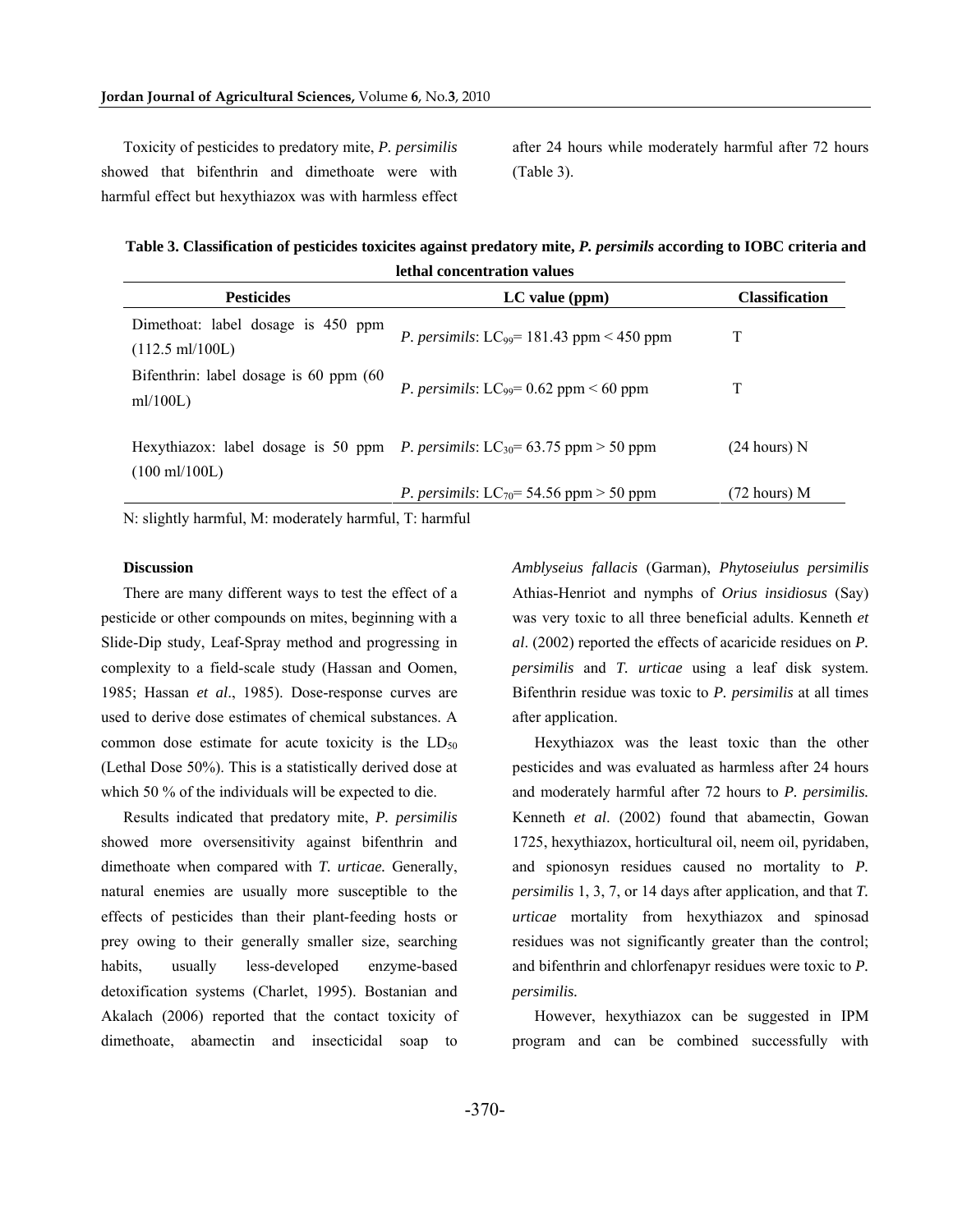releasing of predatory mite to control spider mite population. Alzoubi and Çobanoğlu (2007) reported that the combination of hexythiazox with releasing of *P.* 

# **REFERENCES**

- Alzoubi, S. and Çobanoğlu, S. 2007. Effects of sub lethal dose of different pesticides on the two-spotted spider mite *Tetranychus urticae* Koch and its predatory mites under greenhouse conditions, *World Journal of Agriculture Science*, 3: 764-770.
- Boller, E.F., Vogt, H., Ternes, P. and Malavolta, C. 2006. Working documents on selectivity of pesticides. 2005. Internal newsletter issued by the publication commission for the IOBC/wprs council and executive committee ISSUE Nr 40.
- Bostanian, N.J. and Akalach, M. 2006. The effect of indoxacarb and five other insecticides on *Phytoseiulus persimilis*, *Amblyseius fallacis* (Acari: Phytoseiidae) and nymphs of *Orius insidiosus* (Hemiptera: Anthocoridae). *Pest Managment Science,* 62: 334-339.
- Charlet, L. 1995. The Impact of pesticides on natural enemies. Midwest Biological Control News, Vol 2, Nr 2, http://www.entomology.wisc.edu/mbcn/fea202.html [accessed 02 May 2007].
- Çakmak, İ., Başpınar, H. and Madanlar, N. 2005. Control of the carmine spider mite *Tetranychus cinnabarinus* Boisduval by the predatory mite *Phytoseiulus persimilis* (Athias-Henriot) in protected strawberries in Aydın, Turkey. *Turkish Journal of Agriculture and Forestry*, 29: 259-265.
- Hamlen, R.A. 1978. Biological control of spider mites on greenhouse ornamentals using predaceous mites. Proceedings of the Florida State Horticultural Society, 91: 247-249.
- Hassan, S.A. and Oomen, P.A. 1985. Testing the side effects of pesticides on beneficial organisms by OILB Working Party. In: Hussey N.W. and N. Scopes (Eds), Biological Pest Control – The Glasshouse Experience.

*persimilis* gave well control on spider mite, *T. urticae* when compared with chemical and predatory mite alone under greenhouse conditions.

Blandford Press, Poole, Dorset, UK, 145–152 pp.

- Hassan S.A., Oomen, P.A., Overmeer, W.P.J., Plovoets, P., Reboulet, J.N., Rieckmann, W., Samsoe-Peterson, L., Shires, S.W., Stevenson, J., Tuset, J.J., Vanwetswinkel, G. and Van Zon, A.Q. 1985. Standard methods to test the side-effects of pesticides on natural enemies of insects and mites developed by the IOBC/WPRS Working Group ''Pesticides and Beneficial Organisms'', OEPP/EPPO Bull, Vol. 15, pp. 213–256.
- Helle, W. and Overmeer, W.P.J. 1985. Toxicological Methods. In: Helle, W. and M.W. Sabelis, editors. Spider mites: their biology, natural enemies and control, vol 1B. Netherlands, Elsevier, pp. 183-188.
- LeOra Software. 1994. POLO-PC: A user's guide to probit or logit analysis, LeOra Software, Berkeley, CA. p. 28.
- Kazak, C., Çölkesen, T., Karut, K. and Şekeroğlu, E. 1997. Biological control of *Tetranychus cinnabarinus* by *Phytoseiulus persimilis* on greenhouse grown cucumber. IOBC/WPRS Bulletin, 20: 215-220.
- Kenneth, W.C., Edwin, E.L. and Peter, B.S. 2002. Compatibility of acaricide residues with *Phytoseiulus persimilis* and their effects on *Tetranychus urticae*. *American Society for Horticultural Science* ASHS, 37: 906-909.
- Sabelis, M.W. 1981. Biological control of two spotted spider mites using phytoseiid predators. I. Agricultural Research Report 910. Pudoc, Wageningen, the Netherlands (P. Gruys & A.K. Minks, eds), Pudoc, Wageningen. pp. 281-290.
- Şekeroğlu, E. and Kazak, C. 1993. First record of *Phytoseiulus persimilis* A-H. (Acari: Phytoseiidae) in Turkey, Entomophaga, 38: 343-345.